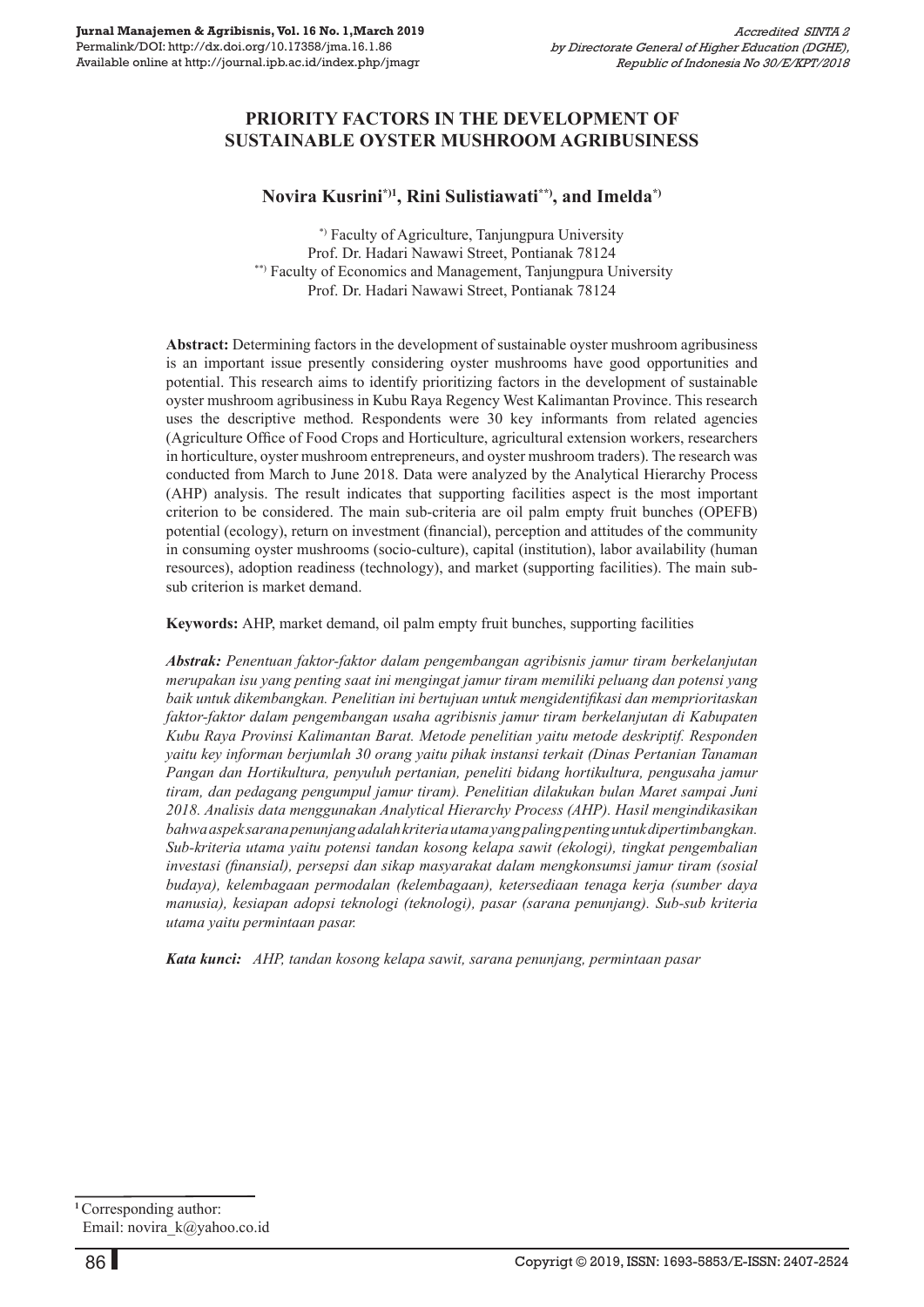## **Introduction**

Indonesia is one of the countries producing horticultural crops with the main commodities such as cabbages, shallots, potatoes, red peppers, and cayenne peppers. The high demand for horticultural products is due to the majority of Indonesian consume vegetables (97.29%) and 3 out of 4 people consume fruits (BPS, 2017). Furthermore, the data shows that the average consumption of Indonesian horticultural products is 70 grams/ person/day for vegetable consumption and 38.8 grams/person/day for fruit consumption (Hermina and Prihatini, 2016).

Mushrooms are popular horticultural products for Indonesian because they taste delicious, have beneficial nutritional content for body health, and act as an alternative herbal treatment. The nutritional values in 100 grams of oyster mushrooms are 19-35% protein, 1.7-2.2% fat, carbohydrates, vitamin B, vitamin D, vitamin C, and minerals (Sumarni, 2006). Mushroom products are one of Indonesia's export products with total exports of 273,331 kg in 2016 and FOB value of US\$ 1,153,182 (BPS, 2016). Mushroom consumption in 2013-2017 increased by 3.96%, while the progress of mushroom availability only reached 3.58% (Pusdatin, 2017). Thus, it opens an opportunity for farmers to create mushroom cultivation businesses.

Oyster mushrooms are one of the potentially-developed mushroom commodities because of the easily obtained spawns, relatively easy maintenance, and reasonably high mushroom selling price. Oyster mushroom products can be consumed in the form of foodstuff or processed into mushroom chips. Oyster mushroom agribusiness has promising potential because it can provide optimal benefits for oyster mushroom cultivators and processed oyster mushroom entrepreneurs (Pramudya and Cahyadinata, 2012; Candra et al. 2014). In addition, oyster mushroom agribusiness can be organized with low costs and technology easily adopted and implemented by the business actors (Chioza and Ohga, 2014).

The implementation of oyster mushroom agribusiness in Indonesia requires strengthening the adoption of cultivation technology and post-harvest processing, institution strengthening, management optimization, and the use of production factors (Mabuza et al. 2012; Iriantinah, 2014; Li and Hu, 2014; Febrianda

and Tokuda, 2017). Farmers' willingness to starting oyster mushroom agribusiness is influenced by marital status, formal education, farmer group membership, mushroom consumption level, market availability, farming experience, and land area (Ongoche et al. 2017).

One of the main factors to be considered in the oyster mushroom cultivation is the use of the right growing media to increase the productivity of the oyster mushroom business. Mushroom growing media must contain carbohydrates (source C) and protein (source N) to support the optimal growth and development of mushrooms (Sumiati and Shopa, 2009). Several types of mushroom growing media proven to provide optimal production results include sawdust, bagasse, rice straw waste, rice bran, corn flour, and agricultural lime (Sutarman, 2012; Maulidina et al. 2015; Setyaningsih et al. 2015; Rahmawati et al. 2016).

In West Kalimantan, one of the mushroom growing media that can be used for oyster mushroom cultivation is the oil palm empty fruit bunches (OPEFB). OPEFB has abundant availability due to the vast oil palm area of 1,055,656 ha of large plantations and 407,410 ha of smallholder plantations in 2016 (BPS, 2017b). The use of OPEFB as the growing media and a mixture of several additional ingredients can provide optimal growth of mushroom production (Hidayati et al. 2015; Purindraswari et al. 2016). Oyster mushroom agribusiness using OPEFB as the growing media is also feasible to be cultivated and can provide benefits for oyster mushroom entrepreneurs (Sulistiawati et al. 2017).

Some researches related to the development strategy for oyster mushroom agribusiness have been carried out by researchers (Iriantinah, 2014; Li and Hu, 2014; Dimyati and Astarina, 2016; Fatria, 2017; Febrianda and Tokuda, 2017; Ongoche et al. 2017). The purpose of this research is to determine priority factors in the development of sustainable oyster mushroom agribusiness with OPEFB as the growing media. The novelty of the research is the development of sustainable oyster mushrooms agribusiness that was conducted in this study using OPEFB as a growing media. The location of this study is in Kubu Raya Regency, West Kalimantan Province with the consideration that many CPO factories in this location. Therefore, the availability of OPEFB is abundance and then utilized by the local community as an oyster mushroom growing media.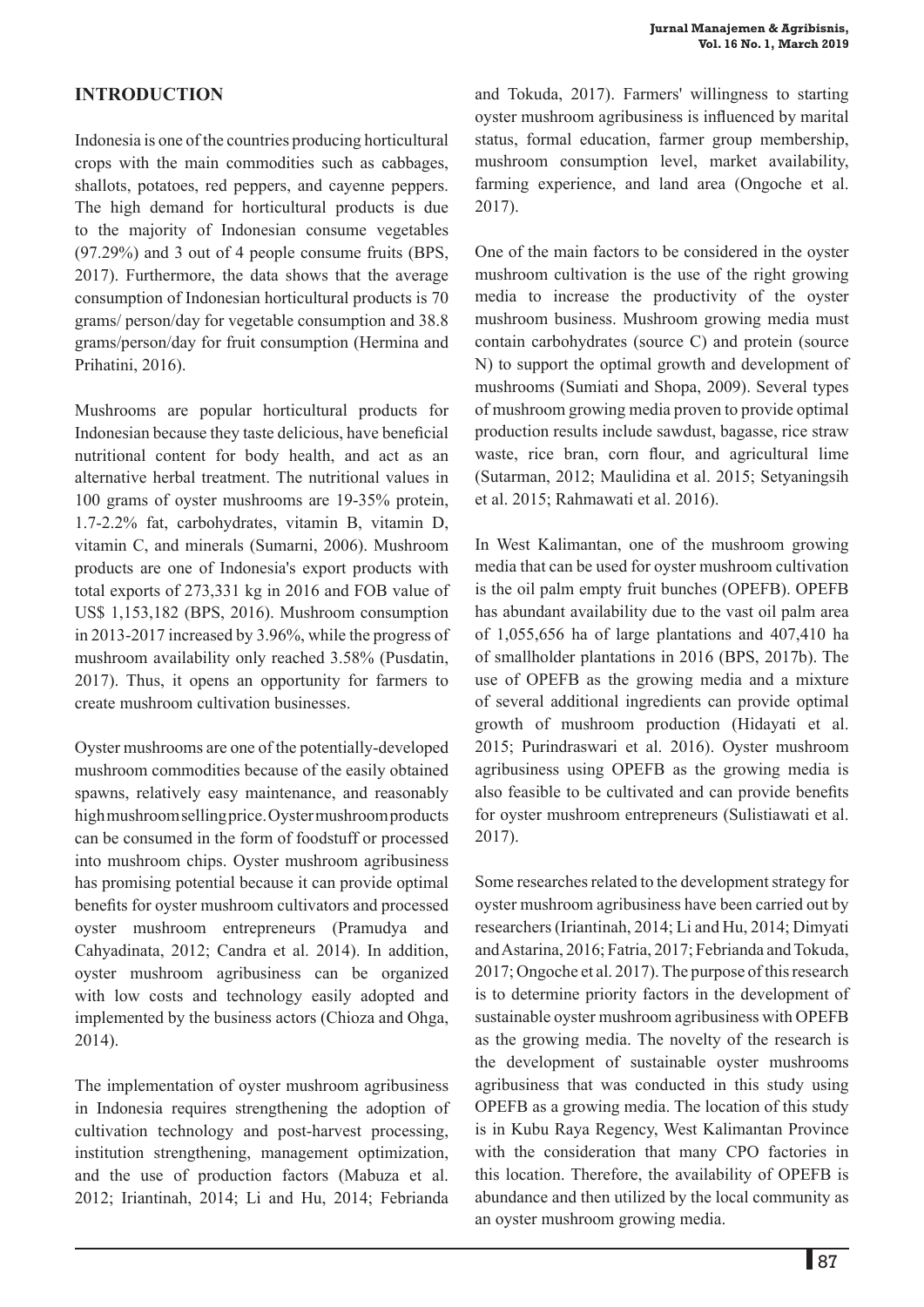## **Methods**

This research uses the descriptive method by collecting data, testing hypotheses, and finding answers for research problems (Kuncoro, 2003). The research was conducted in Kubu Raya Regency from March to June 2018. Data sources were from primary and secondary data. Primary data was obtained from the interviews results with key informants related to criteria determination and alternative factor formulation. Secondary data was obtained from relevant agencies such as Statistics Indonesia, the Agriculture Office of Food Crops and Horticulture, and other literature. Determination of the key informants was through purposive sampling based on their expertise (Sekaran and Bougie, 2010), i.e. 30 respondents from the related agencies (Agriculture Office of Food Crops and Horticulture, agricultural extension workers, researchers in horticulture, oyster mushroom entrepreneurs, and oyster mushroom traders).

Data were analyzed used AHP (Analytic Hierarchy Process). AHP analysis stages include: 1) the components explanation in building a hierarchical model. The model formulation is constructed as comprehensive as possible to meet all the possibilities in the priority factor. The hierarchy model is classified into 4 levels (Figure 1). The level is the overall goal of the model. Level 2 is the main criteria for achieving goals, level 3 is sub-sub criteria, and level 4 is subsub criteria for ecology, financial, socio-culture, human resources, and supporting facilities criteria. The goal of this model is the formulation of the prioritizing factors in the development of oyster mushroom agribusiness in Kubu Raya Regency West Kalimantan Province; 2) Calculation of the geometric mean. The collected data will be converted into a geometric mean for each compared pair. The geometric mean method is used to convert different values into a single value for each criterion, sub-criteria, and sub criteria; 3) Comparative judgment, which makes a judgment on the relative importance between the two criterias at a certain level in relation to the preceding level. This judgment is the core of AHP because it influences the priority of criteria. The results are then presented in the pairwise comparison matrix; 4) Determination of priorities. The eigenvector value can be determined from each pairwise comparison matrix to get the local priority. Because the pairwise comparison matrix is found at each level, global priority can be obtained by synthesizing local priorities; 5) Calculation of consistency ratio. AHP allows the judgment inconsistency by providing the consistency ratio in which CR>1 is unacceptable inconsistent and CR<1 is sufficiently consistent. Figure 1 illustrates the hierarchy process of AHP analysis; 6) Sensitivity analysis. The criteria importance depends on time (Saad, 2016). Through sensitivity analysis, decision makers can monitor the sustainability of the factors if there is a change in the level of importance which influences the weighting value.

# **Result**

# **Criteria Weights Determination in the Development of Oyster Mushroom Agribusiness in Kubu Raya Regency**

The results of the criteria weighting show the most important criteria sequence to be considered in the development of sustainable oyster mushroom agribusiness in Kubu Raya Regency are the supporting facilities criterion (a weight of 0.396), financial criterion (a weight of 0.232) and human resources criterion (a weight of 0.148), as shown in Table 1.

The supporting facilities criterion is the main priority to be considered in formulating the development of oyster mushroom agribusiness. The criterion includes marketing, road access, transportation, and communication networks which are important elements in the development of agricultural product businesses (Aji et al. 2014; Imelda et al. 2017). The key factor to optimize marketing activities is to create material, information, and financial flows between networks to produce maximum consumer satisfaction (Indrajit and Djokopranoto, 2003; Munizu, 2015). The quality and quantity of communication and transportation facilities also play an important role in agribusiness development (Copra and Meindl, 2004).

The second priority is the financial criterion which always becomes a consideration for decision makers in business (Saad et al. 2016; Azizi et al. 2015). This criterion includes the investment value, operating costs, return on investment, productivity, and mushrooms selling price. The third priority is the human resources criterion covering aspects of skills, education, and availability of human resources. Human resources criterion, as the key to the company success, greatly influences the organizational development (Amini et al. 2016; Chiang and Birtch, 2010).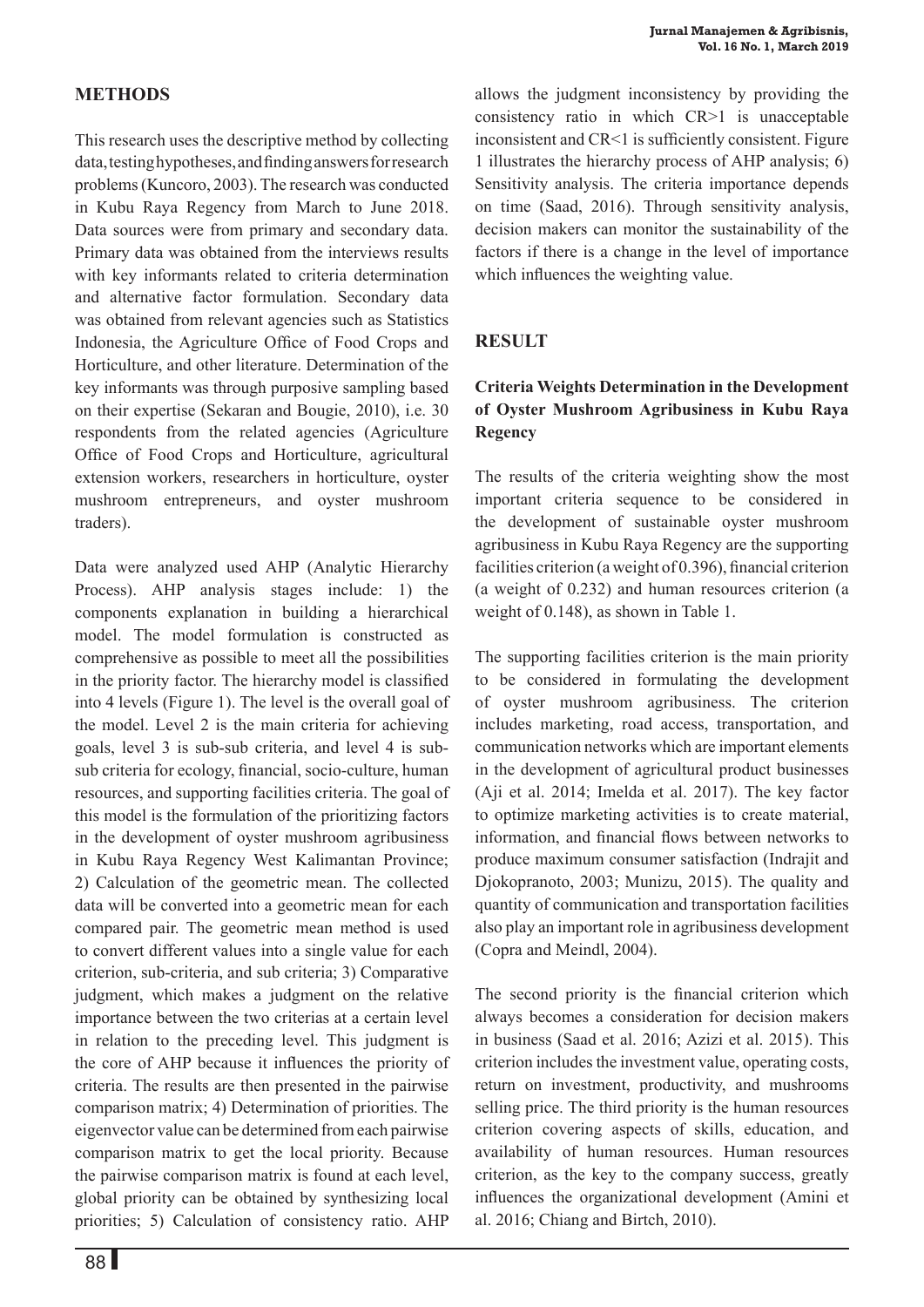

# Description:<br>A $1 \tcdot$

- A1 : OPEFB Potential<br>A2 : Climatic Condition A2 : Climatic Conditions<br>A21 : Temperature : Temperature A22 : Humidity<br>A23 : Rainfall : Rainfall A3 : Potential pest attack<br>A4 : Water source A4 : Water source<br>B1 : Investment va B1 : Investment value<br>B11 : The price of supp B11 : The price of supporting tools<br>B12 : The price of supporting tools : The price of supporting tools B2 : Operating costs B21 : Production input costs B22 : Labor costs<br>B3 : Return on in B3 : Return on investment<br>B31 : NPV B31 : NPV<br>B32 : Net E : Net B/C B33 : IRR
- B34 : Payback Period B4 : Productivity B5 : Mushrooms selling price  $C1$  : Perception<br> $C11$  : Ease of import C11 : Ease of implementation<br>C12 : Suitability with needs C12 : Suitability with needs<br>C13 : Observability C13 : Observability<br>C2 : Mutual coope C2 : Mutual cooperation culture<br>C3 : Local wisdom : Local wisdom D1 : Capital<br>D2 : Instruct D2 : Instruction<br>D3 : Farmer gro D3 : Farmer group<br>D4 : Farmer tools D4 : Farmer tools<br>E1 : Labors skills : Labors skills E2 : Labors availability E3 : Education
- E32 : Informal<br>E4 : Labors so : Labors source E41 : From family<br>E42 : Outside the f : Outside the family F1 : Post-harvest technology F2 : Adoption readiness<br>F3 : Technology compatible : Technology compatibility F4 : Cultivation technology F5 : Harvest technology G1 : Market G11 : Market demand G12 : Market distribution G13 : Market information G2 : Road access G3 : Means of transportation
- G4 : Means of communication
- Figure 1. Hierarchy model

E31 : Formal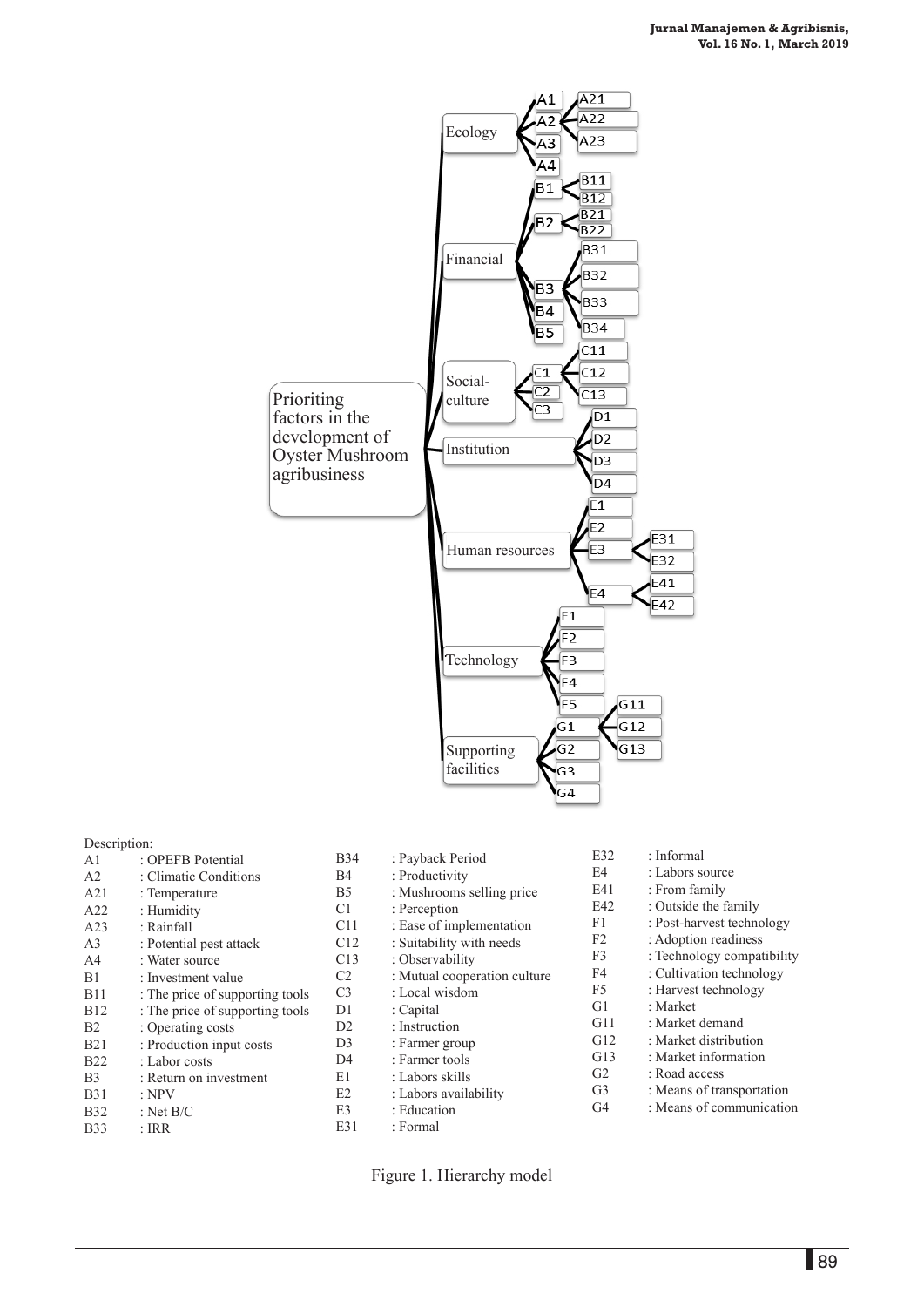|                          | Ecology       | Financial | Socio-<br>culture | Institution    | Human<br>Resources | Technology | Supporting<br>facilities | Priority<br>Vectors<br>(PV) |
|--------------------------|---------------|-----------|-------------------|----------------|--------------------|------------|--------------------------|-----------------------------|
| Ecology                  |               | 1/3       | $\overline{2}$    | $\mathfrak{2}$ | 1/3                | 1/3        | 1/7                      | 0.056                       |
| Financial                | 3             |           | $\tau$            | 6              | 3                  | 3          | 1/3                      | 0.232                       |
| Socio-<br>culture        | $\frac{1}{2}$ | 1/7       |                   | 1/3            | $\frac{1}{4}$      | 1/4        | 1/8                      | 0.029                       |
| Institution              | $\frac{1}{2}$ | 1/6       | 3                 | 1              | $\frac{1}{4}$      | 1/3        | 1/7                      | 0.043                       |
| Human<br>Resources       | 3             | 1/3       | 4                 | $\overline{4}$ | $\mathbf{1}$<br>L. | 3          | 1/3                      | 0.148                       |
| Technology               | 3             | 1/3       | 4                 | $\overline{3}$ | 1/3                |            | 1/5                      | 0.096                       |
| Supporting<br>facilities | 7             | 3         | 8                 | 7              | 3                  | 5          | $\mathbf{1}$             | 0.396                       |
| Total                    |               |           |                   |                |                    |            |                          | $CR = 0.05$                 |

Table 1. Pair-wise comparison matrix: Main Criteria

## **Sub-Criteria Weights Determination in the Development of Oyster Mushroom Agribusiness in Kubu Raya Regency**

# Ecology Aspect

In terms of the ecology aspect, the most important sub-criteria to consider are the OPEFB potential (a weight of 0.523), climatic conditions (a weight of 0.126), potential pest attack (a weight of 0.089) and water source (a weight of 0.261). The CR value of the ecology factors is 0.05 (CR<0.1). OPEFB potential becomes the most important consideration because of its abundant availability (Olisa and Kotingo, 2014). OPEFB utilization has not been handled optimally by most palm oil companies (Palamae et al. 2017), causing them to have a negative impact on the surrounding environment (Hendra et al. 2014). The use of OPEFB as the mushroom growing media has not been widely performed (Tabi et al. 2008; Hidayati et al. 2015; Kavitha et al. 2013). In West Kalimantan, 61 CPO factories produce OPEFB of 46,237.5 tons per hour (Kusrini et al. 2017). Thus, there is an OPEFB potential that can be used as the oyster mushroom growing media and as an effort to overcome environmental pollution.

# Financial Aspect

In terms of the financial aspect, the most important subcriteria to be considered returns on investment (0.457), mushroom selling price (0.273), and investment value (0.151), operating costs (0.078) and productivity (0.041). The CR value of the economic factors is 0.06 (CR<0.1). Oyster mushroom cultivation business using OPEFB requires a lot of capital for the manufacture of mushroom houses. Return on investment needs to be calculated as a consideration in making decisions to accept/reject a business plan or to stop/retain business which has been or is being implemented (Nurmalina et al. 2009; Kashmir and Jakfar, 2008).

## Socio-culture aspect

In terms of the socio-culture aspect, the most important sub-criteria are the perception and attitudes of the community in consuming oyster mushrooms (0.648), mutual cooperation culture (0.230), and local wisdom (0.122). The CR value of socio-cultural factors is 0.00352 (CR<0.1). Beliefs, values, attitudes, opinions, and people's lifestyles at the research location influence the demand for oyster mushrooms. People habit in snacks consumption will increase the production, market share, and customers.

# Institution aspect

In terms of the institution aspects, the most important sub-criteria are capital institution (0.543), Alsintan (Agricultural Tools and Machines) institution (0.230), farmer group institution  $(0.136)$ , and instruction institution (0.070). The CR value of the institutional factors is  $0.06$  (CR<0.1). To develop oyster mushroom agribusiness, adequate institutional support is needed, especially from the capital institution (Santosa and Marimin, 2001). The capital condition of mushroom entrepreneurs is still not sufficient and there is no assistance from the local government or related agencies. Most of the entrepreneurs' capital comes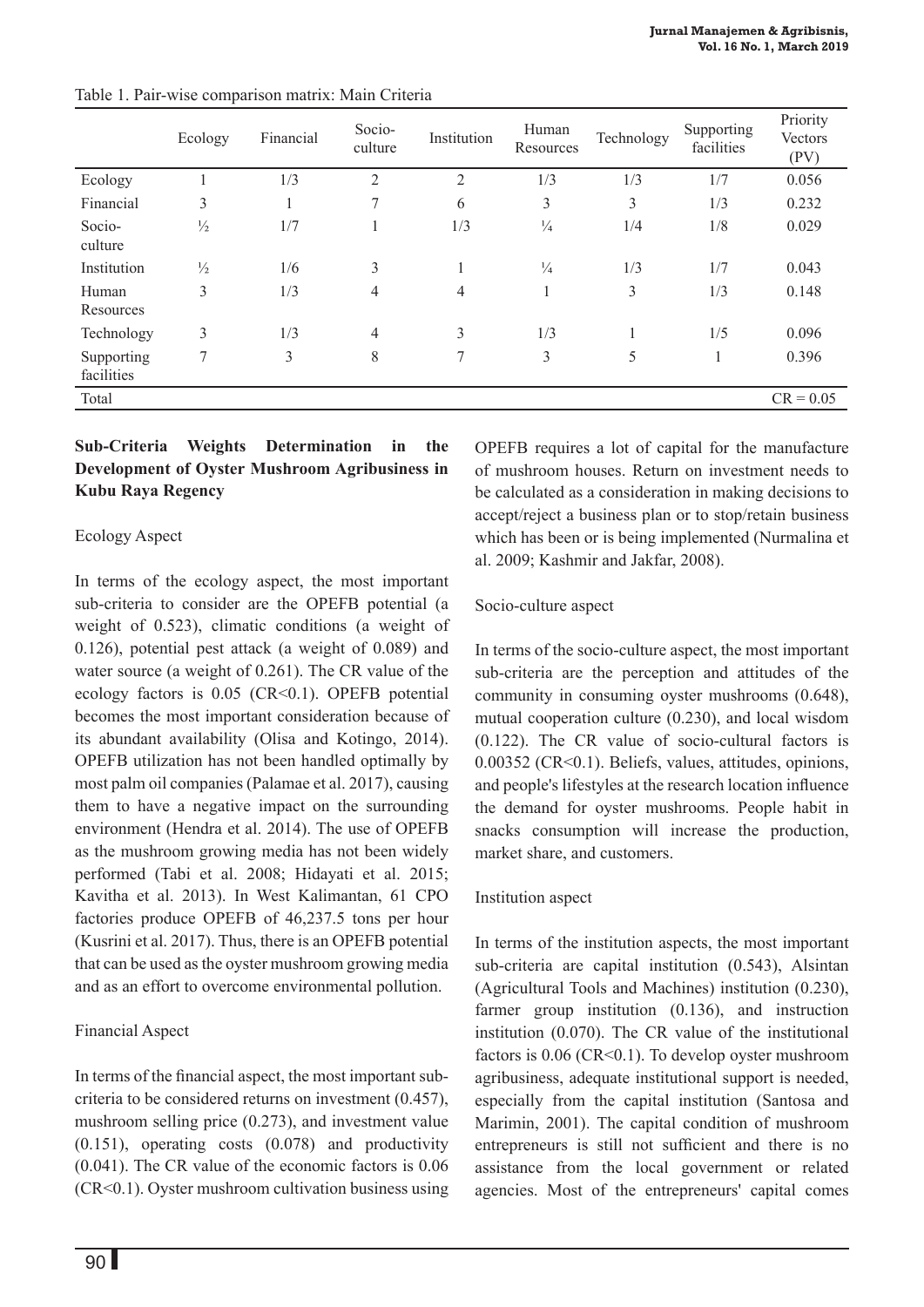from their own capital, bank loans, and non-banking institutions. Therefore, there is a need for additional capital to increase the production capacity of white oyster mushrooms given the unmet market demand. Mushroom entrepreneurs also need technical assistance such as equipment, production factor, training, and incentive provision which aim to enhance the motivation of mushroom entrepreneurs in increasing production capacity.

#### Human Resources Aspect

In terms of the human resources aspect, the most important sub-criteria are the labors availability (0.538), labors skills (0.274), labors education (0.128) and labors sources (0.060). The CR value of the HR factors is  $0.06$  (CR<0.1). The labors needed for processing oyster mushrooms require skills and expertise than a high educational level, while the availability of trained labors is difficult to find. The skills and expertise of the labors are very influential on the quality and quantity of products (Fatria, 2017). The quality of the human resources can be improved by increasing the managerial ability and motivation to develop the businesses (Akhmadi et al. 2016).

## Technology Aspect

In terms of the technology aspect, the most important sub-criteria are readiness for technology adoption (0.434), technology suitability (0.280), cultivation technology (0.155), harvest technology (0.084) and post-harvest technology (0.047). The CR value of the technology factor is  $0.04$  (CR < 0.1). Technology is one of the main means to achieve effective, efficient, and high productivity efforts (Fatria, 2017). Technological factors consideration is also in accordance with Masyahoro (2006) and Imelda (2018) opinion that technological readiness and quality factors greatly influence the development of the agricultural sector. Technology adoption readiness in utilizing OPEFB as the mushroom growing media such as ease of process, ease of obtaining raw materials and process continuity needs to be fulfilled properly. Mushroom cultivation technology widely used by farmers and mushroom entrepreneurs is in the traditional way and only relies on the experience of mushroom entrepreneurs. This is due to the lack of readiness of business actors in adopting the technology. The lack of technology support can be seen from the limited research results related to mushroom production technology. Supporting Facilities Aspect. In terms of the supporting facilities aspect, the most important sub-criteria are the market (0.541), road access (0.264), means of transportation (0.132), and means of communication (0.064). The CR value of the supporting facilities factors is  $0.05$  (CR<0.1). This is in line with the researches of Jumna (2015), Santoso and Marimin (2001) and Oelviani (2013) which state that market criterion is the most important criterion in agricultural development. Mushrooms as foodstuffs are important enough for the public food needs, making the production should be increased for the national needs (Sugiarti, 2003). This is the reason why horticultural agriculture requires serious attention regarding aspects of production and marketing system development (Dimyati and Astarina, 2016). Based on this, it is very appropriate to put the market aspect as the highest aspect, considering that mushroom agribusiness production performance is closely related to market problems (Oelviani, 2013; Khoirunnisa et al. 2013).

## **Synthesis Results**

Table 2 shows the conclusions of the priorities of all sub-criteria and sub- sub criteria related to the development of oyster mushroom agribusiness. The overall model inconsistency is 0.05. The weight value of all 23 sub-criteria ranges from 0.003 to 0.541. Market (0.541) is the most important sub-criteria to be considered in formulating the priority factor in the development of sustainable oyster mushroom agribusiness, followed by return on investment (0.457) and investment value (0.151). The weight value of all 20 sub criteria ranges from 0.001 to 0.543. Market demand (0.543) is the most important aspect to be considered in the development of oyster mushroom agribusiness, followed by labor availability (0.093) and Net Present Value/NPV (0.067). Based on the synthesis results, it can be said that the market, which is included in the supporting facilities criterion, becomes a priority factor. It is proven by the current total production capacity of 60 kg per day has not been able to meet the demand for white oyster mushrooms. It provides opportunities for mushroom entrepreneurs to enhance their sales by increasing production capacity to be able to meet existing demand.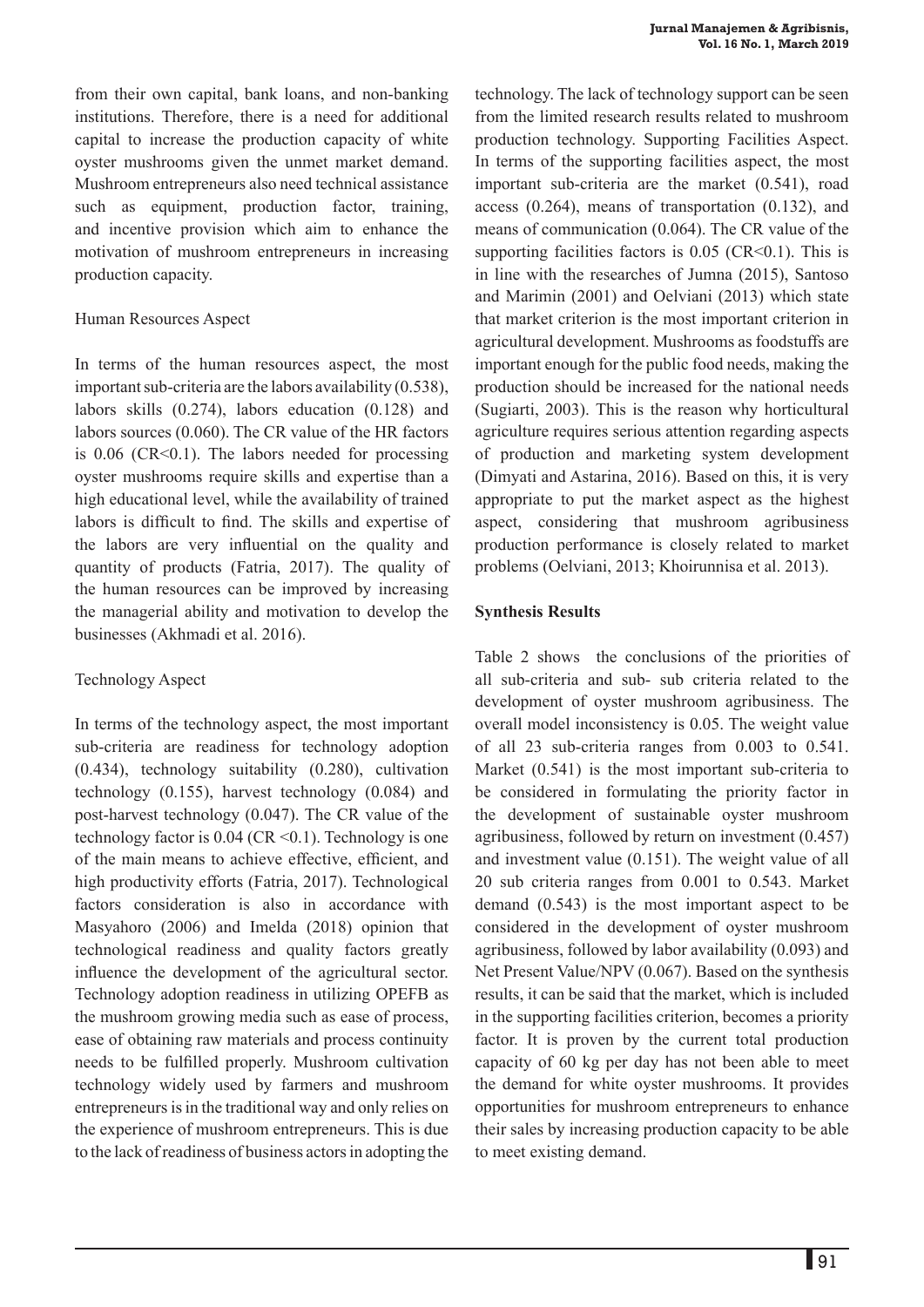Main Criteria Weight Sub Criteria/sub-sub criteria Local weight Global Weight Ecology 0.056 OPEFB potential 0.523 0.035  $*$ Climate Conditions 0.126 \* 0.126 \* a. Temperature 0.637 0.008 \*\* b. Humidity 0.105 0.003 \*\* c. Rainfall 0.089 0.001 \*\* Potential pest attack 0.089 0.006 \* Water sources 0.261 0.018 \* Financial 0.232 Investment value 0.151  $\frac{0.151 \times 0.151}{0.151 \times 0.151}$  0.151 a. The price of supporting tools 0.167 0.004 \*\* b. The price of supporting tools  $0.833$  0.022 \*\* Operating costs  $0.078$  \*  $0.078$  \* a. Production input costs 0.833 0.011 \*\* b. Operating costs 0.078 0.002 \*\* Return on investment  $0.457$   $0.457$   $*$ a. Net Present value (NPV) 0.543 0.067 \*\* b. Net B / C Ratio 0.457 0.031 \*\* c. Internal Rate of Ratio (IRR)  $0.136$  0.017 \*\* d. Payback Period (PP) 0.070 0.009 \*\* Productivity 0.006 \*\* 0.006 \*\* Mushrooms Selling Price 0.273 0.040 \*\* Socio-culture 0.029 Perception 0.648 0.648 0.648 0.648 0.648 0.648 0.648 0.648 0.648 0.648 0.648 0.648 0.648 0.648 0.648 0.648 0.648 0.648 0.648 0.648 0.648 0.648 0.648 0.648 0.648 0.648 0.648 0.648 0.648 0.648 0.648 0.648 a. Ease of implementation  $0.701$   $0.012$  \*\* b. Suitability with needs  $0.193$   $0.003$  \*\* c. Observability  $0.106$   $0.002$ \*\* Mutual cooperation culture 0.230 0.004 \* Local wisdom  $0.122$   $0.002$  \* Institution 0.043 Capital 0.543 0.027 \* Instruction 0.070 0.003 \* Farmer group 0.136 0.007 \* Farmer tools 0.252 0.013 \* Human Resources 0.148 Labors skills 0.274 0.047 \* Labors availability 0.538 0.093 \* Education 0.128 0.128 a. Formal 0.008 0.022 \*\* b. Informal 0.200 0.006 \*\* Labors source  $0.060 \times 0.060^*$ a. From family 0.833 0.010 \*\* b. Outside the family  $0.060$  0.002 \*\* Technology 0.096 Post-harvest technology 0.047 0.007 \* Adoption readiness 0.434 0.060 \* Technology compatibility 0.280 0.039 \* Cultivation technology 0.155 0.022 \* Harvest technology 0.084 0.012 \* Supporting facilities 0.396 Market 0.541 0.541 0.541 0.541 0.541 0.541 0.541 0.541 0.541 0.541 0.541 0.541 0.541 0.541 0.541 0.541 0.541 0.541 0.541 0.541 0.541 0.541 0.541 0.541 0.541 0.541 0.541 0.541 0.541 0.541 0.541 0 a. Market demand 0.637 0.135 \*\* b. Market distribution 0.105 0.022 \*\* c. Market information  $0.055$  \*\* Road access 0.264 0.066 \* Means of transportation 0.132 0.033 \* Means of communication 0.064 0.016 \*

Table 2. Local and global weighting of criteria and sub-criteria

Note: \* is the global weight of sub-criteria; \*\* is the global weight of sub-sub criteria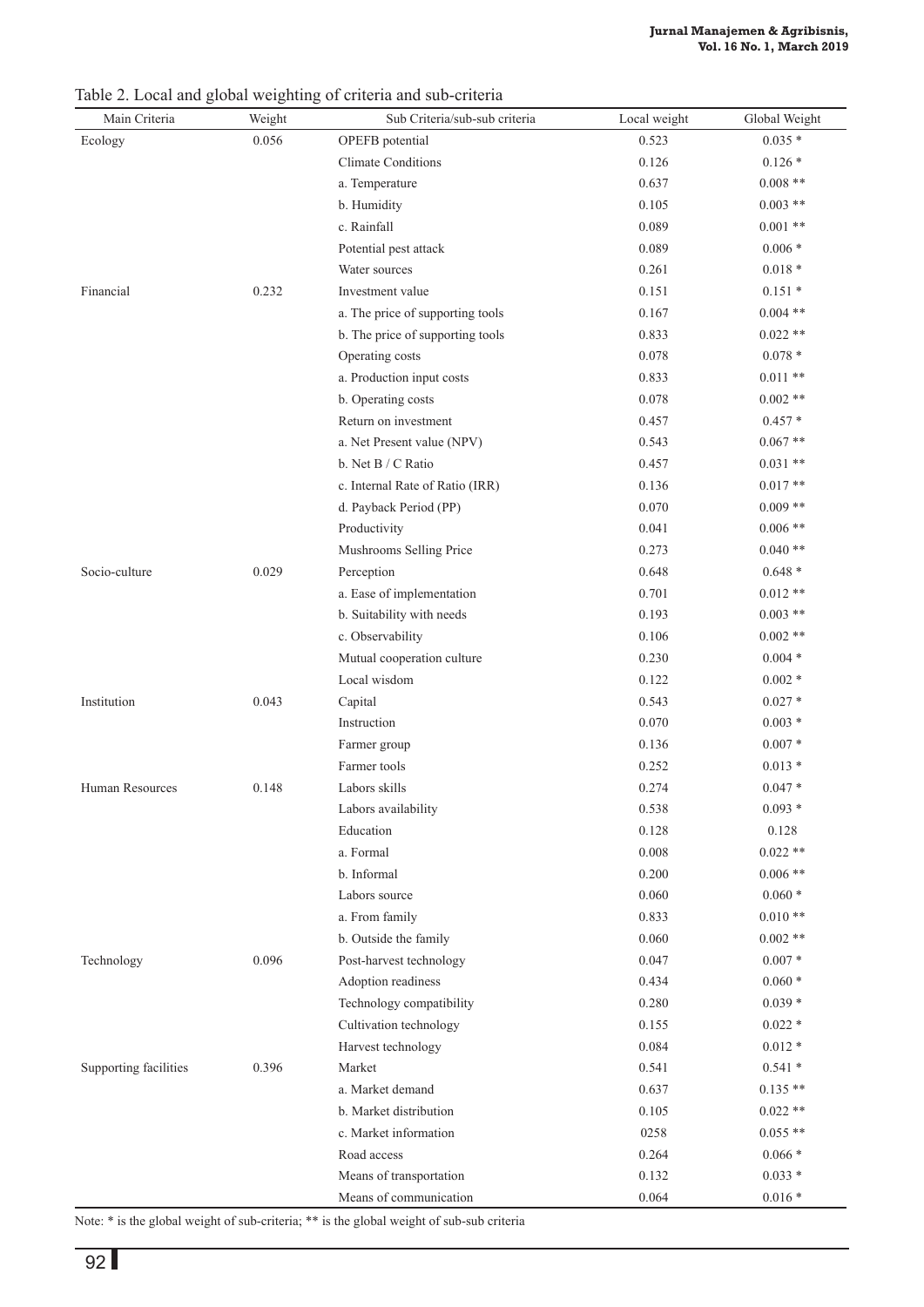#### **Sensitivity Analysis**

Actual results indicate that the supporting facilities aspect is the most important sub-criteria and market demand is the most important sub criteria in the development of oyster mushroom agribusiness (Figure 2). The sensitivity analysis in Figure 3 shows that the weight value changes of a criterion affect the changes in another criterion. The weight change of sociocultural criterion (last priority) from actual 0.029 to 0.299 will change this criterion to be the top priority with the ease of implementing mushroom business as the most considered sub criteria in the development of sustainable oyster mushroom agribusiness. Meanwhile, institution criterion becomes the last priority (Figure 3). Changes can be made to another criterion.

#### **Managerial Implications**

This research contributes greatly to the palm oil industry and the oyster mushroom industry. The priority decision in the use of OPEFB (ecological aspect), one of the solid wastes produced by palm oil processing plants, as the

growing media for oyster mushrooms will have direct implications for the palm oil industry in overcoming environmental pollution problems. It also supports the application of the Zero Emissions concept, i.e. the utilization of generated wastes. The use of OPEFB as the mushroom growing media is still limited. Priority decision to improve the supporting facilities aspect (market) implicates the efforts to boost competitiveness and competitive advantage. Therefore, the most appropriate approach model is sustainability. The sustainability approach model proposed in the hierarchy model is easy to understand and more comprehensive in deciding the priority criteria in sustainable oyster mushroom agribusiness development. The application of the AHP model will make business actors create the calculation of priority weighting using multi-criteria. This research will guide academics in the future to use AHP in providing appropriate factors to help sustainable oyster mushroom agribusiness development. This paper will enable practitioners to comprehend and make the right decisions and conclusions for the oyster mushroom industry and business actors to achieve competitiveness.



Figure 3. Latest results of sensitivity analysis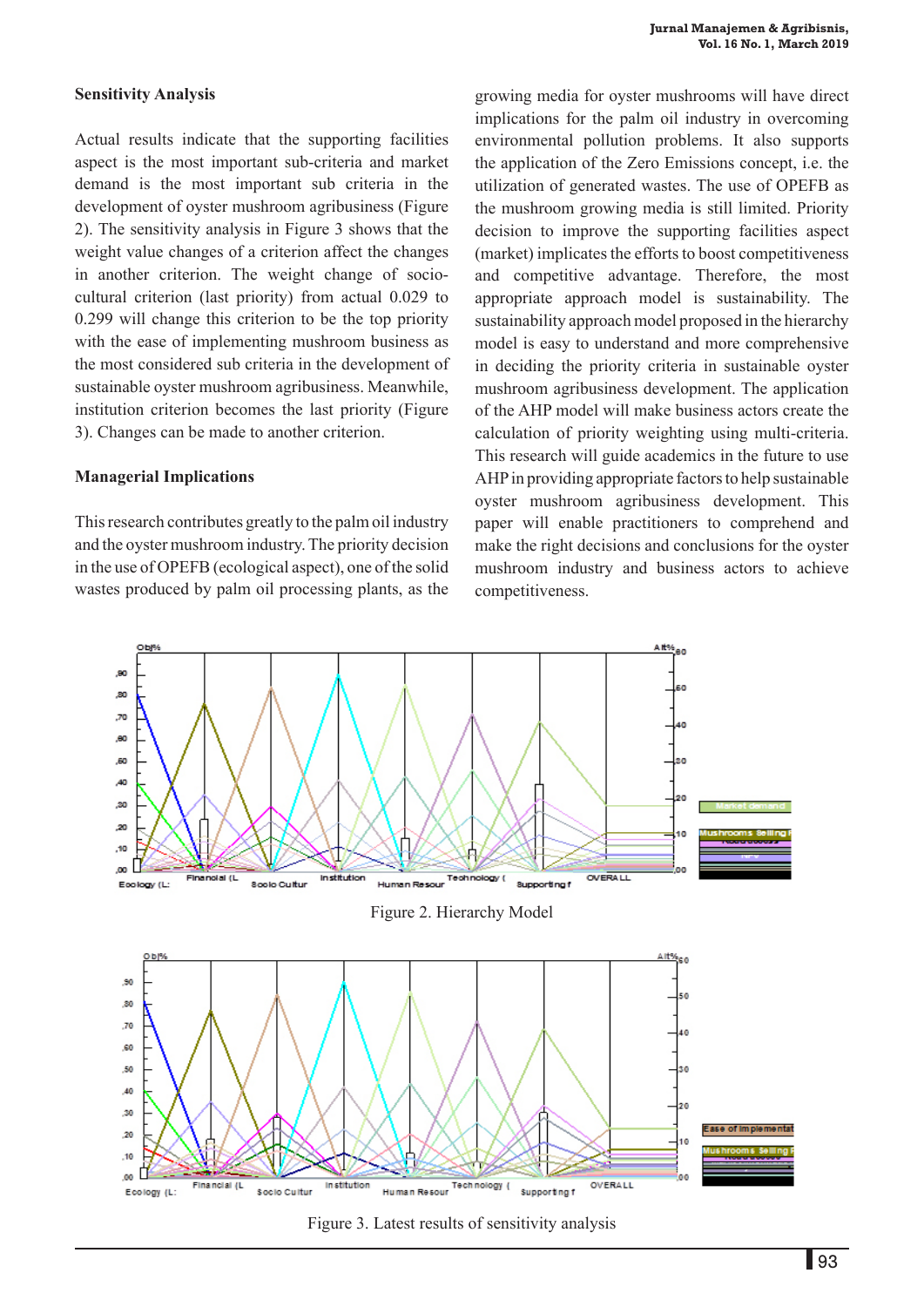## **conclusions and recommendations**

#### **Conclusions**

In this study, the priorities of the main criteria (ecology, financial, social culture, institution, human resources, technology, and supporting facilities) can be determined based on the current business scenario and the experts' judgment in the field. In detail, it can be concluded that the main priority is the supporting facilities aspect in the development of sustainable oyster mushroom agribusiness to achieve competitiveness. The priority of each criterion is OPEFB potential as the mushroom growing medium for ecology criterion, return on investment for financial criterion, perception and attitudes of society for socio-culture criterion, capital for institution criterion, labors availability for human resources criterion, technology adoption readiness for technology criterion, and the market for supporting facilities criterion. The synthesis results conclude that market demand is the most important sub-criteria. The demand management for oyster mushrooms is important so that oyster mushroom agribusiness remains sustainable. Increased production capacity needs to be done to meet the increasing demand for oyster mushrooms. Sensitivity analysis helps in understanding the extent to which priority changes in a criterion affect another criterion. Decision makers assist in determining decisions based on the present situation so that the chosen priority is more flexible and sustainable because it is adapted to the existing changes in the field. Sensitivity analysis helps in understanding the extent to which priority changes to a criterion affect another criterion.

## **Recommendations**

The government's support in the form of technical assistance, training, and incentive provisions for business actors is needed to increase the motivation of business actors. Oyster mushroom production capacity is still low, while market demand continues to increase, making it is necessary to develop oyster mushroom agribusiness. In the future, this research is expected to highlight the different sides of each stakeholder's interests (business actors, governments, palm oil companies) by exploring what can lead to criteria, subcriteria, and sub-sub criteria in the overall hierarchical model.

## **ACKNOWLEDGEMENT**

The author would like to acknowledge the support provided by the Ministry of Technology and Higher Education Research for funding this research through the skim of The Masterplan for Acceleration and Expansion of Indonesia $&\#39$ ; Economic Development (MP3EI).

## **REFERENCES**

- [BPS] Badan Pusat Statistik. 2016. *Statistik Tanaman Sayuran dan Buah-Buahan Semusim Indonesia.* Jakarta: BPS.
- [BPS] Badan Pusat Statistik. 2017. *Konsumsi Buah dan Sayur Susenas Maret 2016*. Jakarta: BPS.
- [BPS] Badan Pusat Statistik. 2017b. *Provinsi Kalimantan Barat dalam Angka.* Jakarta: BPS.
- [Pusdatin] Pusat Data dan Sistem Informasi Pertanian. 2017. *Statistik Ekonomi Pangan.* Jakarta: Pusdatin Kementerian Pertanian.
- Aji AA, Satria A, Hariono B. 2014. Strategi pengembangan agribisnis komoditas padi dalam meningkatkan ketahanan pangan di kabupaten Jember. *Jurnal Manajemen dan Agribisnis*  11(1):60–67.
- Akhmadi, Siregar H, Hutagaol MP. 2016. Pengembangan agribisnis sebagai strategi penanggulangan kemiskinan di perdesaan. *Jurnal Manajemen dan Agribisnis* 13(3):240–253. https://doi. org/10.17358/jma.13.3.240.
- Amini MT, Keshavarz E, Keshavarz A, Bagheri SM. 2016. Proritisation and performance evaluation of employees at strategic human resource management process using fuzzy AHP and fuzzy TOPSIS. *International Journal of Productivity and Quality Management* 17(1):61–81. https:// doi.org/10.1504/IJPQM.2016.073275.
- Azizi M, Mohebbi N, Gargari RM, Ziaie M. 2015. A strategic model for selecting the location of furniture factories: a case of the study of furniture. *International Journal of Multicriteria Decision Making* 5(1/2):87–108. https://doi.org/10.1504/ IJMCDM.2015.067939.
- Candra R, Hepiana DA, Situmorang S. 2014. Analisis usahatani dan pemasaran jamur tiram dengan cara konvensional dan jaringan (multi level marketing) di provinsi lampung. *JIIA* 2(1):38– 47.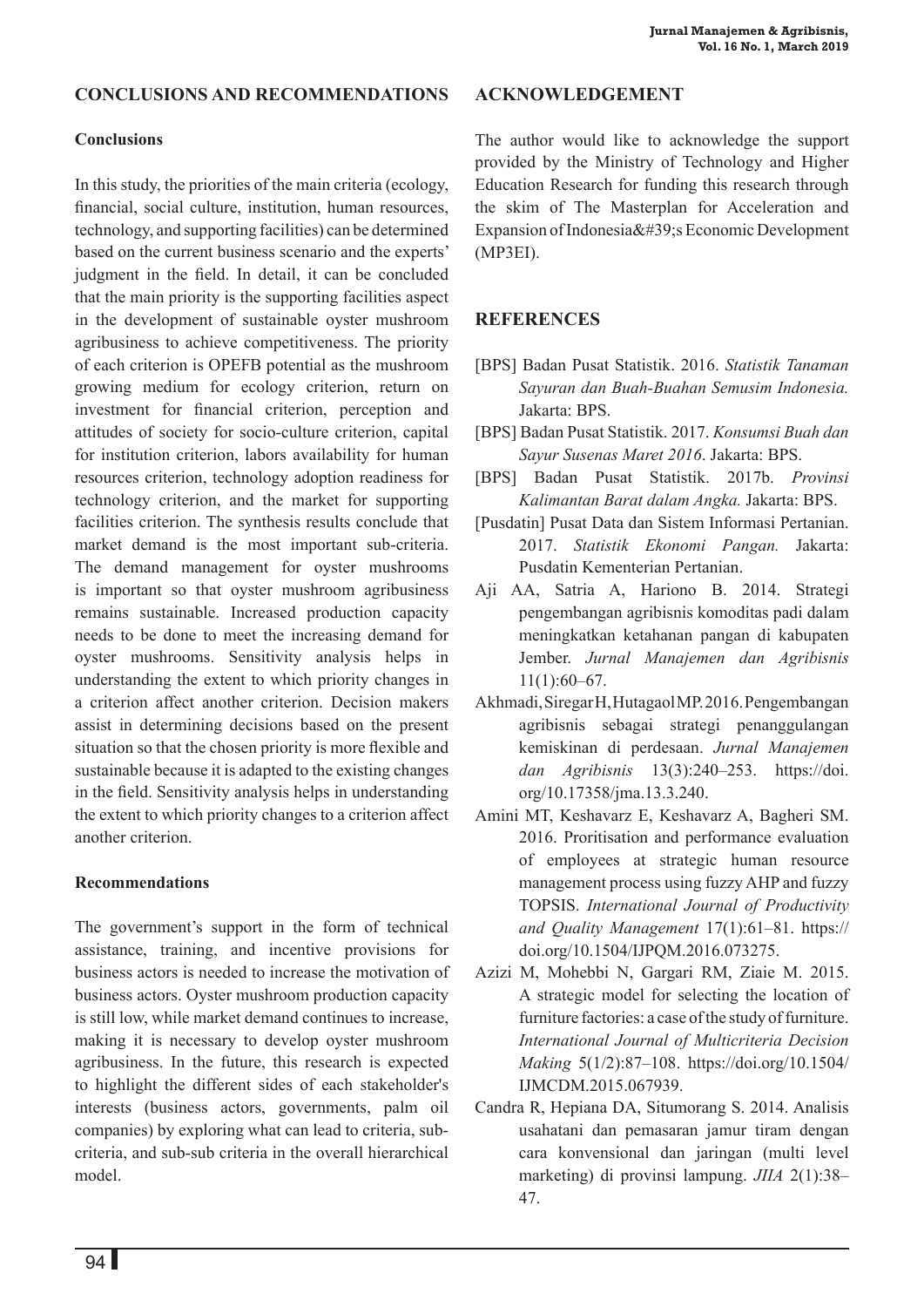- Chiang FFT, Birtch TA. 2010. Pay for performance and work attitudes: the mediating role of employeeorganization service value congruence. *International Journal of Hospitality Management*  29(4):632–640.https://doi.org/10.1016/j. ijhm.2009.11.005.
- Chioza A, Ohga S. 2014. Cultivated mushrooms in Malawi: a look at the present situation. *Advances in Microbiology* 4: 6–11. https://doi.org/10.4236/ aim.2014.41002.
- Copra S, Meindl P. 2004. *Supply Chain Management: Strategy, Planning and Operation, 2nd edition,*  New Jersey:Prentice Hall.
- Dimyati L, Astarina Y. 2016. Strategi pengembangan usaha jamur tiram putih di kota Pagaralam. Prosiding Seminar Nasional Teknologi Informasi, Bisnis, dan Desain; 12 Mei 2016. STMIK Politeknik PalCom Tech. hlm 22–30.
- Fatria MA. 2017. Strategi pengembangan industri rumahtangga di kota Pekanbaru (studi kasus usaha jamur crispy industri pengolahan jamur tiram). *Jurnal Online Mahasiswa Fakultas Ekonomi* 4(1):283–297.
- Febrianda R, Tokuda H. 2017. Strategy and innovation of mushroom business in rural area Indonesia: case study of a developed mushroom enterprise from Cianjur district, West Java, Indonesia. *International Journal of Social Science Studies*  5(6):21–29.https://doi.org/10.11114/ijsss. v5i6.2304.
- Hendra S, Hariyadib, Thoharic M. 2014. Analisis pengelolaan lingkungan pabrik kelapa sawit Batu Ampar-PT. Smart dalam implementasi Indonesian sustainable palm oil. *Jurnal Pengelolaan Sumberdaya Alam Dan Lingkungan* 4(2):136– 144. https://doi.org/10.19081/jpsl.2014.4.2.136.
- Hermina, Prihatini S. 2016. Gambaran konsumsi sayur dan buah penduduk Indonesia dalam konteks gizi seimbang: analisis lanjut survei konsumsi makanan individu (SKMI) 2014. *Buletin Penelitian Kesehatan* 44(3):205–218. https:// doi.org/10.22435/bpk.v44i3.5505.205-218.
- Hidayati, Hidayat MR, Asmawit. 2015. Pemanfaatan serat tandan kosong kelapa sawit sebagai media pertumbuhan jamur tiram putih. *Biopropal Industri* 6(2):73–80.
- Imelda. 2018. Development strategy of agricultural sector for support the economy activities in border areas of West Kalimantan. *Jurnal Aplikasi Manajemen* 16(2):321–329. https://doi. org/10.21776/ub.jam.2018.016.02.15.
- Imelda I, Kusrini N, Hidayat R. 2017. Development strategy of local food diversification. *JEJAK: Jurnal Ekonomi dan Kebijakan* 10(1):62–79
- Indrajit ER, Djokopranoto R. 2003. Konsep Manajemen SC. Strategi Mengelola Manajemen Rantai Pasokan bagi Perusahaan Modern di Indonesia. PT. Gramedia Widiasarana.
- Iriantinah C. 2014. Strategi pengembangan komoditas jamur tiram putih (pleurotus florida) di kabupaten Nganjuk. *Jurnal Manajemen Agribisnis* 14(2): 161–172.
- Jumna B K, 2015. Strategi pengembangan usahatani dalam upaya peningkatan produksi padi organik di kecamatan Sambirejo kabupaten Sragen. *Economics Development Analysis Journal*  4(3):256–264.
- Kashmir, Jakfar. 2008. Studi Kelayakan Bisnis. Ed.2. Jakarta: Kencana Prenada Media Group.
- Kavitha B, Rajannan P, Jothimani. 2013. Utilization of empty fruit bunch of oil palm as alternate substrate for the cultivation of mushroom. *International Journal Of Science, Environment and Technology* 2(5):839–846.
- Khoirunnisa A, Haryono D, Nugraha A. 2013. Analisis pendapatan dan pengambilan keputusan dalam menentukan tanaman sayuran unggulan di kecamatan Gisting kabupaten Tanggamus*. Jurnal Ilmu-Ilmu Agribisnis* 1(2):98–104.
- Kuncoro M. 2003. *Metode Riset Untuk Bisnis dan Ekonomi.* Jakarta: Erlangga.
- Kusrini N, Sulistiawati R, Imelda. 2017. Management strategy of oil palm waste in environmental development efforts. *Russian Journal of Agricultural and Socio Economic Sciences* 7(67):184–194.https://doi.org/10.18551/ rjoas.2017-07.22.
- Li M, Hu J. 2014. Study on survival strategies of farmers engage in small-scale household cultivation of edible mushrooms: take Shandong province as an example. *Modern Economy* 5:1092–1100. https://doi.org/10.4236/me.2014.512100.
- Mabuza M, Ortmann G, Wale E. 2012. Collective action in commercial mushroom production: the role of social capital in the management of informal farmer groups in Swaziland. International Association of Agricultural Economics (IAAE) Triennial Conference. Brazil pp. 1–22.
- Masyahoro. 2006. Analisis kebijakan pengembangan perikanan purse seine dengan metode Analytical Hierarchi Process (AHP) di Perairan Kabupaten Parigi Moutong. *Jurnal Agroland* 13(3):275–